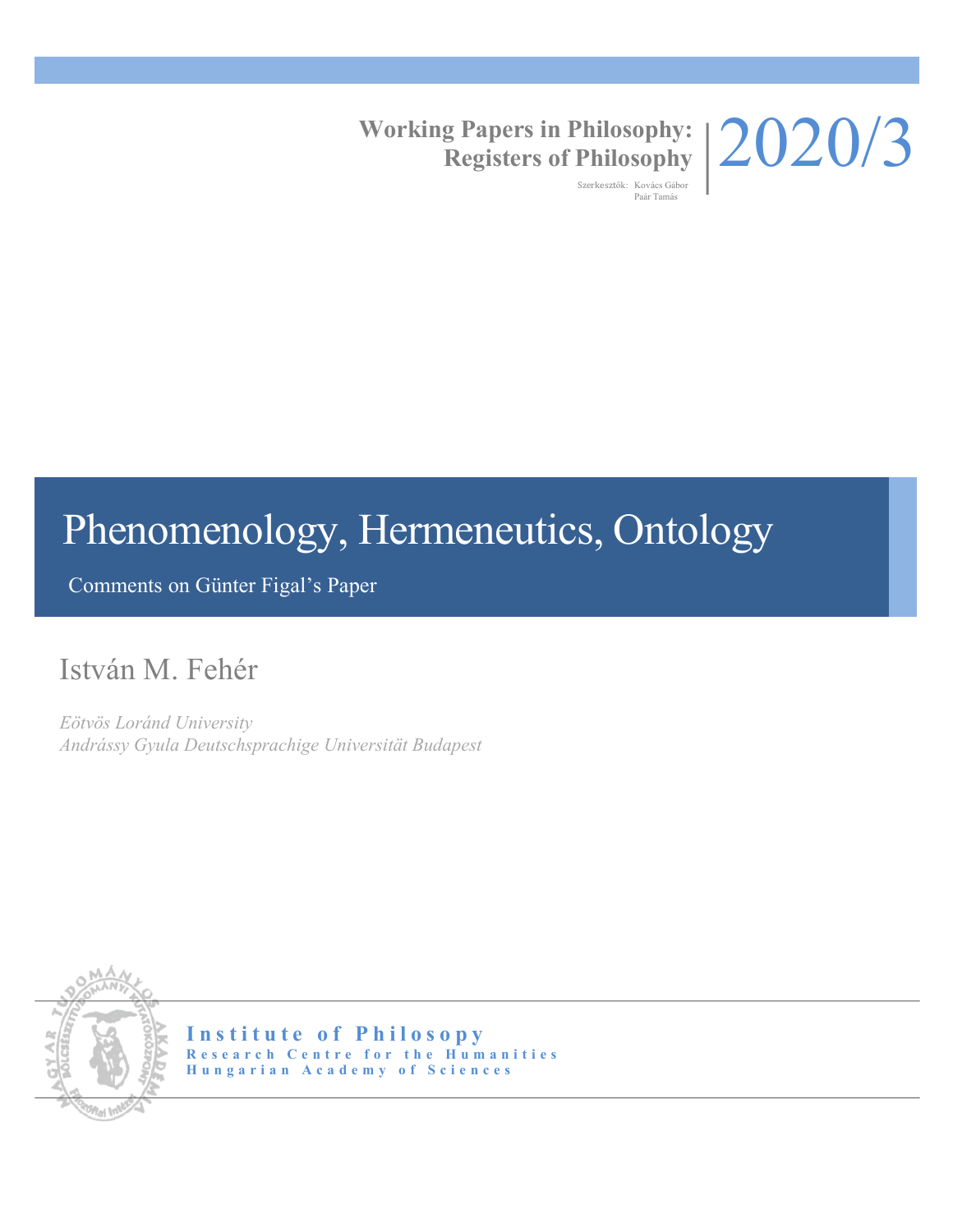#### **About the author**

**István M. Fehér** is professor of philosophy at Eötvös Loránd University (ELTE, Budapest), and at Andrássy Gyula Deutschsprachige Universität Budapest. Areas of interest and research: Continental philosophy (hermeneutics, phenomenology, Neo-Hegelianism, Neo-Marxism) and German Idealism. 1990-97: Head of Department; since 2007 member of the Hungarian Academy of Sciences. Longer grants in Italy, Germany, and the United States. Member in the Scientific Advisory Boards of several scholarly societies and international journals.

He has published widely on the history of modern and contemporary philosophy, Popper, Lukács, the Frankfurt School, Heidegger, Sartre, Gadamer, phenomenology, hermeneutics, and German Idealism. His book publications include: *Jean-Paul Sartre* (Budapest, 1980); *Martin Heidegger* (Budapest, 1984, 2nd enlarged ed. 1992); *Heidegger and Scepticism* (Budapest, 1998); *Schelling – Humboldt: Idealismus und Universität. Mit Ausblicken auf Heidegger und die Hermeneutik* (Frankfurt/Main – Berlin – New York: Peter Lang, 2007).

Three most recent papers: "Idee und Tradition von Europa", *Heimat Europa?* eds. Martin W. Ramb and Holger Zaborowski (Göttingen: Wallstein Verlag, 2019), 124-138; "Religion, Theology, and Philosophy in Heidegger's Thought", in: *Philosophies of Christianity: At the Crossroads of Contemporary Problems*, eds. Balázs M. Mezei, Matthew Z. Vale, (Heidelberg -- New York: Springer, 2020), 97-107; "Hermeneutische Notizen zu Martin Heideggers *Schwarzen Heften* und zum Neudenken seines Denkwegs", in: *Heidegger-Jahrbuch* vol. 12 (2020, forthcoming).

### **Abstract**

There is a variety of ways to comment on a paper, and the one I adopt here is to select or pick out a couple of phrases or propositions from Professor Figal's paper and attempt to confirm their claim to truth from a perspective different from that of the paper itself. The most substantial difference is that while Figal's considerations are *systematic* my comments are in the main *historical*. I understand thereby my comments as supplying a possible horizon or background against which Figal's *systematic* considerations become *historically* embedded, and, indeed, founded. I agree with Figal, and comment upon the following points:

- (1) 'Phenomenological investigations touching upon questions of understanding have a hermeneutical aspect';
- (2) 'metaphysics has hermeneutical and phenomenological dimensions';
- (3) 'philosophy is not strictly separated from other endeavors of understanding';
- (4) 'philosophy must not take something for granted, but rather clarify what in non-philosophical discourse normally remains tacitly presupposed';
- (5) 'no paradigm will do once and for all. So, paradigms allow philosophy to be more than just empirical investigation.'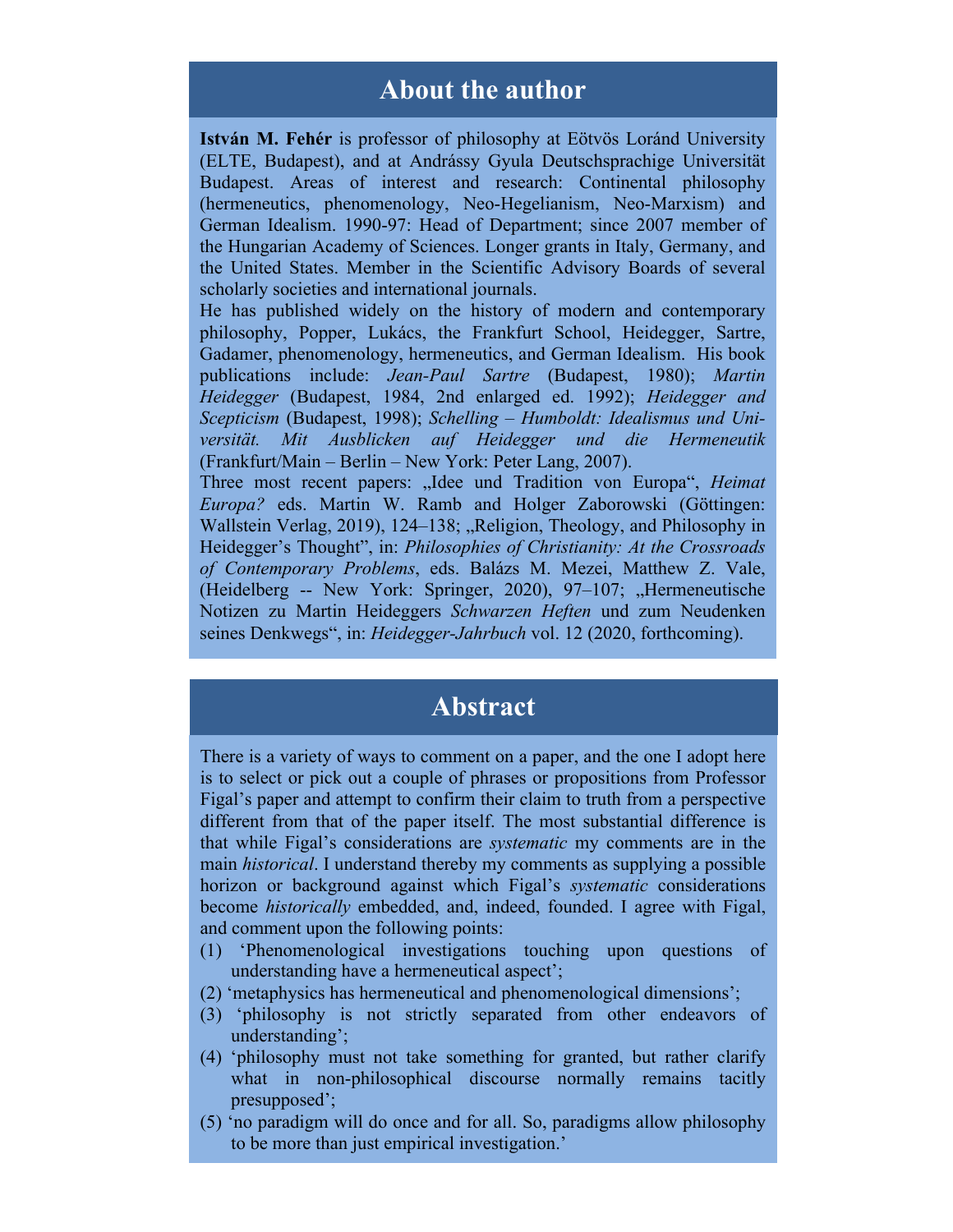#### **István M. Fehér: Phenomenology, Hermeneutics, Ontology Comments on Günter Figal's Paper1**

It's both an honor and a pleasure for me to have the possibility of commenting on Professor Günter Figal's paper, not least because it gives me a chance to take up contacts dating back to his Budapest visit in the early nineties and our subsequent meetings at various conferences and different places in the past 20 years, so, among others, at the Gadamer Symposia in Heidelberg in the second half of the nineties.

Obviously, there is a variety of ways to comment on a paper, and the one I adopt here is to select or pick out a couple of phrases or propositions from Figal's paper and attempt to confirm their claim to truth from a perspective different from that of the paper itself. The most substantial difference is thereby that Figal's considerations are – to use a traditional distinction that, as a matter of fact, might have been discussed in the paper, but was not – *systematic* while my comments are in the main *historical*. My comments may be understood as supplying a possible horizon or background against which Figal's *systematic*  considerations become *historically* embedded, and, indeed, founded.

Figal, p. 6.:

'Phenomenological investigations touching upon questions of understanding have a hermeneutical aspect'.

We owe a fusion of phenomenology and hermeneutics to the works of Heidegger and Gadamer. Phenomenology as letting things be seen becomes hermeneutical in Heidegger insofar as the *logos* of phenomenology is, as Heidegger explicitly claims in § 7c of *Being and Time*, hermeneutical. That means that phenomenology lets us see things as they are in their original interpretedness. 'The phenomenology of Dasein is a hermeneutic in the primordial signification of this word,<sup>2</sup> says Heidegger. Phenomenology leads up from itself to, and

<sup>&</sup>lt;sup>1</sup> This paper was presented at the conference "Registers of Philosophy V," April 13, 2019, Budapest, organized by the Institute of Philosophy of the Hungarian Academy of Sciences. The referenced work also appeared in our "Registers of Philosophy" series, see:

https://fi.btk.mta.hu/images/2020\_02\_gunter\_figal\_description\_and\_conceptuality.pdf

<sup>&</sup>lt;sup>2</sup> Martin Heidegger, *SZ (=Sein und Zeit*, Tübingen: Niemeyer, 1979), § 7c.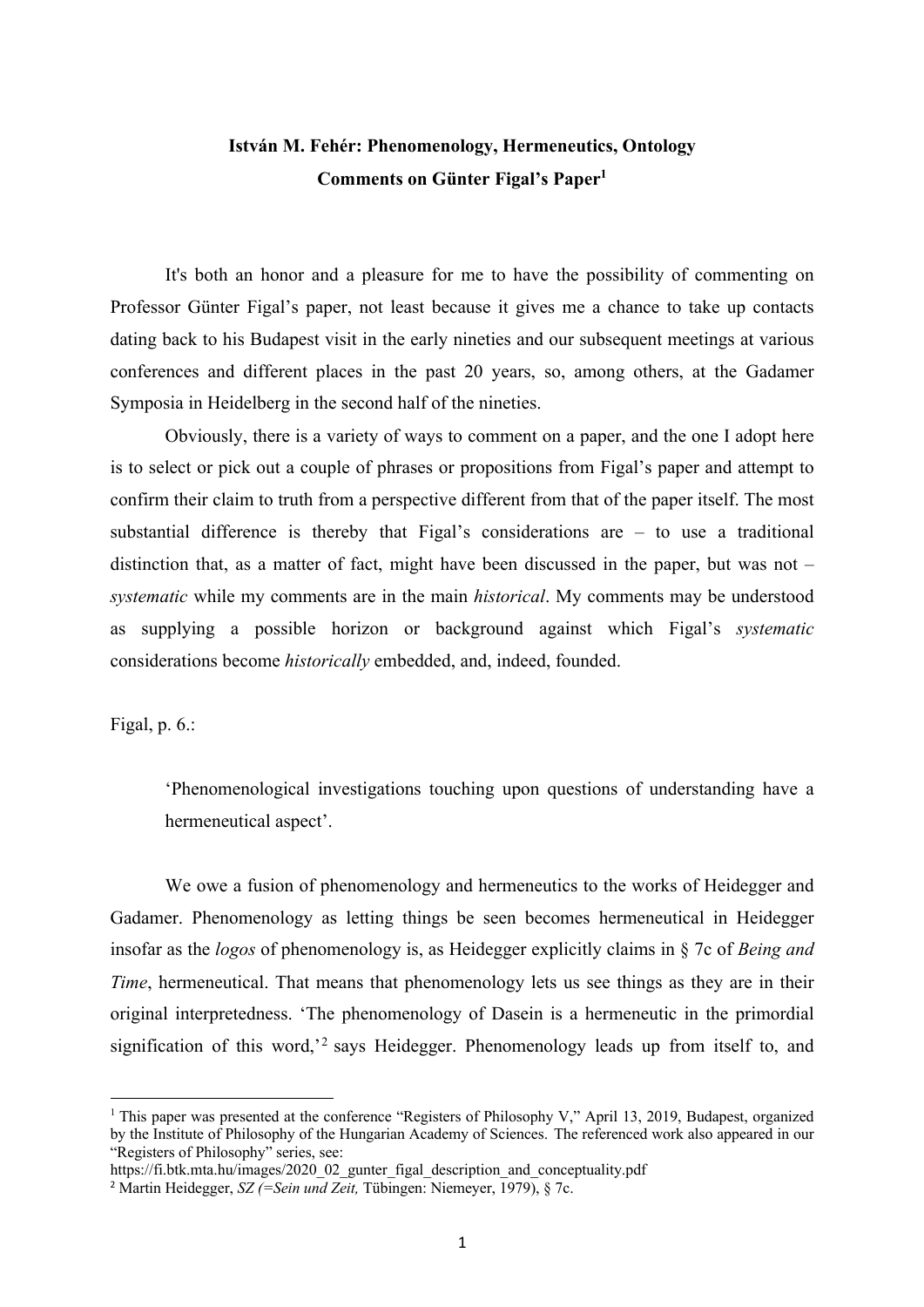becomes fused with, hermeneutics. It is another kind of fusion that we have to do with in Gadamer. What he offers us in substantial parts of *Truth and Method* is a phenomenological description of the hermeneutically central concept of understanding, more precisely, description of the way understanding comes to pass, happens, becomes enacted and reenacted (*vollzogen*, *nachvollzogen*). Hermeneutics, i.e. its central concept, understanding, becomes phenomenologically founded, it leads up from itself to, and becomes fused with, phenomenology.

#### Figal, p. 6.:

'metaphysics has hermeneutical and phenomenological dimensions, though in traditional metaphysics these may not have become sufficiently clear. Problems of traditional metaphysics can even be explained as caused by a lack of phenomenological and hermeneutical sense.'

Hermeneutic phenomenology (the term having presumably been used for the first time by the Husserl–Heidegger disciple Oskar Becker) as elaborated in *Being and Time* is for Heidegger also ontology (i.e., not anthropology); thus to speak of a hermeneutic transformation or turn of phenomenology in Heidegger amounts to, and is equivalent to, speaking of an ontological transformation of it. Indeed, Husserl's phenomenology – which confined itself to a descriptive investigation of the constituting acts of transcendental consciousness, thereby suspending, putting into brackets, assertions concerning being – is in Heidegger re-oriented toward the being-question, turning into a phenomenological ontology. 'Only as phenomenology, is ontology possible,' sounds Heidegger's thesis.3 For Heidegger, the 'thing' which phenomenology must let us see is being. However, he transformed not only phenomenology in an ontological way, but also hermeneutics itself. Like phenomenology, hermeneutics too was given an ontological dimension which it did not possess earlier. The hermeneutic turn of phenomenology and, together with it, of philosophy itself, which Heidegger carried out implies not only the elaboration of a specific operation called understanding (*Verstehen*) and interpretation. More importantly, it implies that interpretation is no longer seen as an auxiliary discipline of the human sciences – as the rules of interpretation of classical texts. Rather, it emerges as an autonomous philosophical perspective insofar as man is viewed in all the modes of his everyday activities – not only in

<sup>3</sup> Martin Heidegger, *SZ),* § 7c.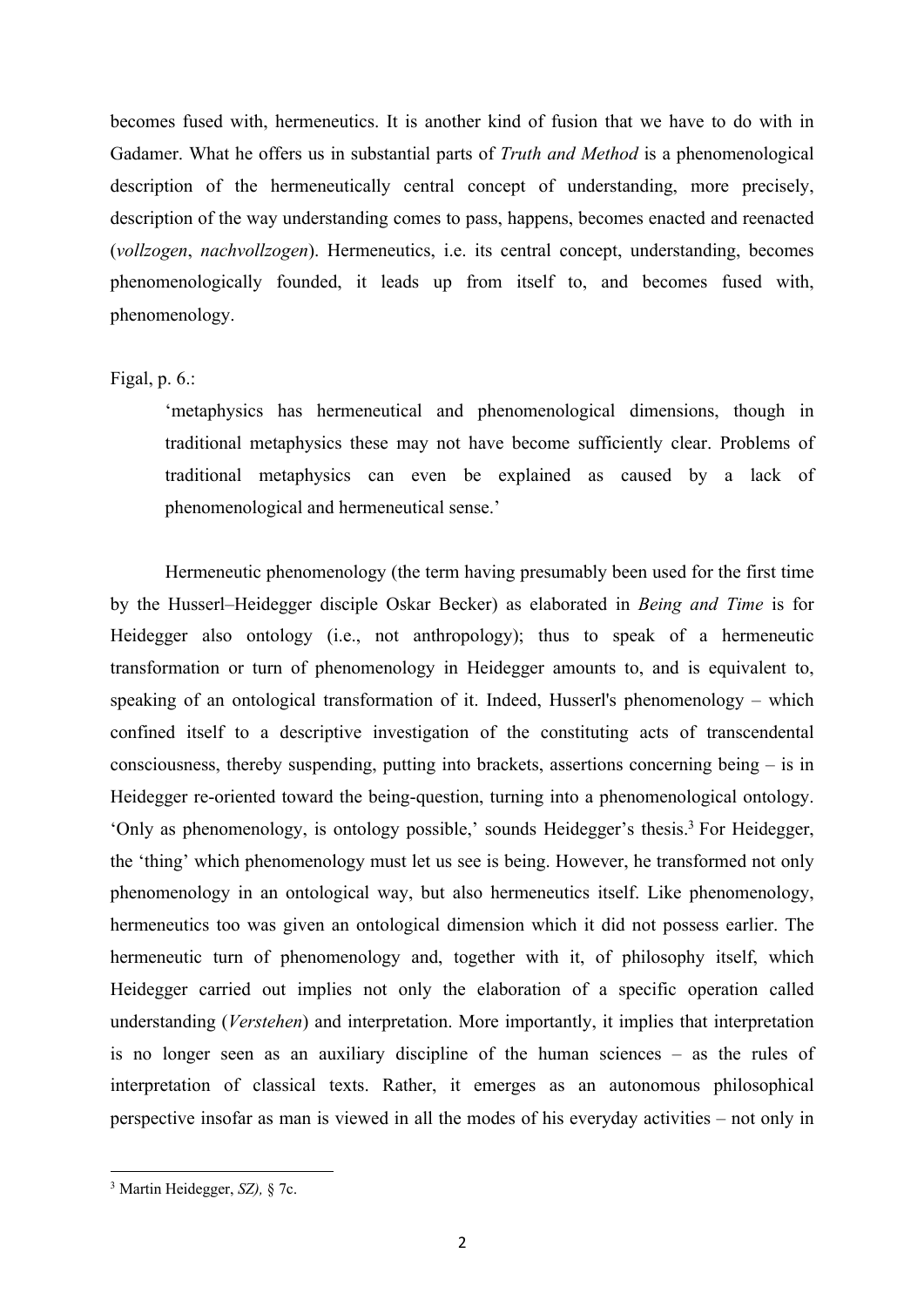handling classical texts pertaining to the sub-division of human sciences (*Geisteswissenschaften*) – as an interpreting animal. This holds obviously also with regard to the kind of activity we call philosophical research, i.e., questioning. Insofar as the human being is an interpreting animal, it interprets being as well, and Heidegger formulates his being-question specifically in terms of a question concerning the *meaning* (*Sinn*) of being, i.e., he is thereby well aware of doing interpretive work. Thus, phenomenology, hermeneutics, and ontology become fused in Heidegger's posing and elaboration of the being-question. He conveyed phenomenology a hermeneutic dimension, whereby this hermeneutically transformed phenomenology was assigned the role of serving as fundamental ontology. This perspective emerges in virtue of a prior fusion of a number of influences, concerning which we have not yet mentioned several important ones, such as the Aristotelian-scholastic, the Neo-Kantianlogical, or the Christian-theological influences.

It is in the course of Heidegger's post-war efforts to penetrate behind theoretical comportment and conceptuality in an attempt to gain a new and fresh (so to speak "unprejudiced") access to life that the hermeneutic perspective emerges in Heidegger's postwar lecture courses. This constitutes also the background of his hermeneutical appropriation and transformation of Husserl's phenomenology. As early as in the immediate post-war years Heidegger offers, in alternative to rational concepts and theoretical knowing, what he calls 'hermeneutical concepts,<sup> $4$ </sup> or – over against pure or theoretical intuition – 'hermeneutical intuition.' <sup>5</sup> 'Hermeneutics,' 'hermeneutical,' emerge as rival concepts to 'theory,' 'theoretical,' understood in terms of 'theoretically neutral.'<sup>6</sup> In several important respects, Heidegger's hermeneutical turn may be viewed to center around the insight that interpretation cannot be regarded as something added, as a kind of extension or annex, as it were, to some theoretically neutral (and, as such, allegedly 'objective') description of a state of affairs: rather, preliminary 'interpretedness' is inherent in all kinds of description, in all kinds of seeing, saying, and experiencing.<sup>7</sup> If there is no 'pure' theory (for 'theory' is a derivative mode of being or comportment of one particular being called human), there is no pure description either. What this insight implies for an adequate description of life or facticity is that theoretical concepts, as well as the language that theory speaks, should be abandoned in favor of a language growing out

<sup>4</sup> GA (=*Gesamtausgabe*) 9: 32.

<sup>5</sup> GA 56/57: 117.

<sup>&</sup>lt;sup>6</sup> '*Kategorie ist interpretierend* und ist nur interpretierend, und zwar das faktische Leben, angeeignet in existenzieller Bekümmerung' (GA 61: 86f.).

<sup>7</sup> See explicitly, e.g., GA 58: 240 ('Die Beschreibung muß stets durch die Absicht des Verstehens geleitet sein'), GA 17: 294 ('Wir sehen die Welt immer in einem *als*'); further GA 62: 354, 391f.). Later GA 20: 75, 190, 416; SZ (=Sein und Zeit), Tübingen 1979, 169, 383.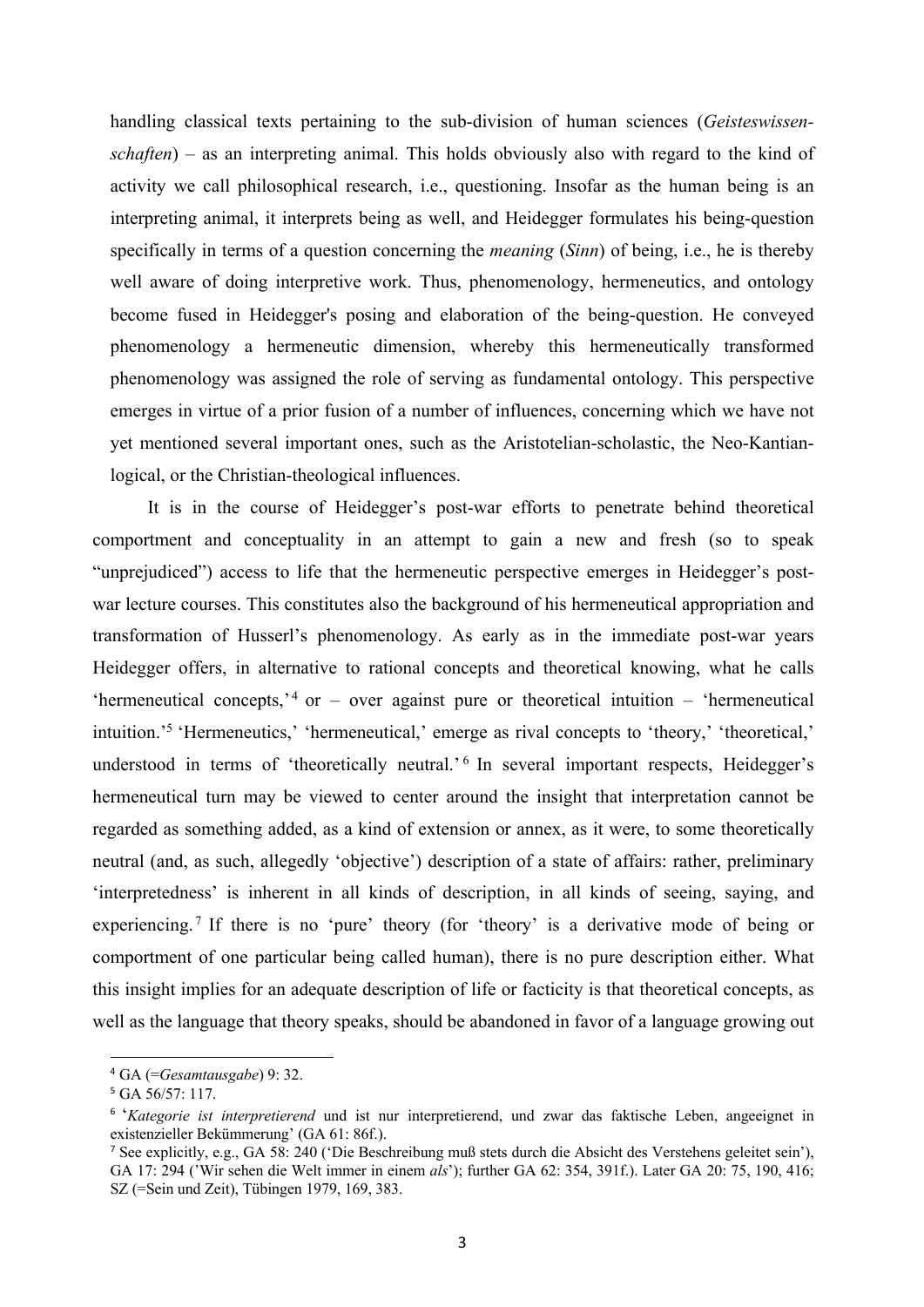of everyday life and able to let things be seen (and letting see is an eminently phenomenological claim<sup>8</sup>) in their interpretedness (hermeneutical aspect), that is, exactly the way we encounter and have to do with them – in life, and not purely in consciousness. A hammer, e.g., is primarily encountered *as* a tool for hitting nails into the wall rather than as a neutral thing out there having the property of weight. If the hammer proves to be too heavy, '[i]nterpretation is carried out primordially not in a theoretical statement but in an action [...] – laying aside the unsuitable tool, or exchanging it, "without wasting a word"<sup>9</sup> To put it bluntly: for Heidegger, in order to do interpreting one need not speak or make assertions, but in order to speak one must have done interpreting. Interpretation does not presuppose 'recorded expressions,' as with Dilthey,10 but *vice versa*: making assertions whatsoever presupposes preliminary interpretation. Assertion is thus for Heidegger a derivative mode of understanding.<sup>11</sup>

This phenomenological re-evaluation of interpretation implies that hermeneutics cannot remain a subordinate discipline of the human sciences, but becomes, as Heidegger explicitly states, 'the self-interpretation of facticity.' <sup>12</sup> Generally speaking, it is due to Heidegger's search for proper methodological devices for an adequate conceptual expression of 'factical life' that the hermeneutic problem takes shape in the post-war lecture courses. Theoretically (and ahistorically) neutral knowledge becomes thereby opposed to, and gives way to, existentially (and historically) involved understanding (or pre-understanding) and interpreting – whereby knowledge becomes at best a subdivision of understanding.13 All these efforts are in the service of seizing upon 'life.' The main character of the latter is claimed to be concern (*Sorge*) rather than knowledge.<sup>14</sup>

Understanding is, on this view, no more a way of knowing, proper to the human studies, in contradistinction to explanation as the way of knowledge characteristic of the natural sciences. ('We explain nature, and we understand spirit,' Dilthey said.<sup>15</sup>) It is, rather, a way of being of the being called human. Humans are understanding, so to speak, all along. What they understand are not matters of fact out there in the world, but the way they find

<sup>&</sup>lt;sup>8</sup> 'Thus "phenomenology" means [...] to let that which shows itself be seen from itself in the very way in which it shows itself from itself' (SZ § 7/C, 34/ BT (=*Being and Time*, translated by John Macquarrie & Edward Robinson, Oxford: Blackwell, 1962), 58).

 $9$  Heidegger SZ 157= BT 200.

<sup>&</sup>lt;sup>10</sup> Dilthey construed hermeneutics as being 'the methodology of the understanding of recorded expressions" ('Die Entstehung der Hermeneutik,' *Gesammmelte Schriften*, vol. 5, p. 332).

<sup>&</sup>lt;sup>11</sup> See Heidegger SZ/BT, § 33.

<sup>&</sup>lt;sup>12</sup> GA 63: 14. For the meaning change of the concept of (hermeneutics of) facticity between Heidegger and Gadamer, see G. Figal, *Gegenständlichkeit. Das Hermeneutische und die Philosophie,* Tübingen 2005, 11ff.

<sup>13</sup> See, e.g., GA 64: 32: 'Das primäre Erkennen […] ist *Auslegung*.' Ibid., 36: 'Auslegen ist das primäre Erkennen.' See then SZ 147.

<sup>14</sup> See GA 61: 89ff.; GA 62: 352.

<sup>15</sup> 'Die Natur erklären wir, das Seelenleben verstehen wir' (Dilthey, 'Ideen über eine beschreibende und zergliedernde Psychologie', *Gesammelte Schriften*, vol. 5, p. 144).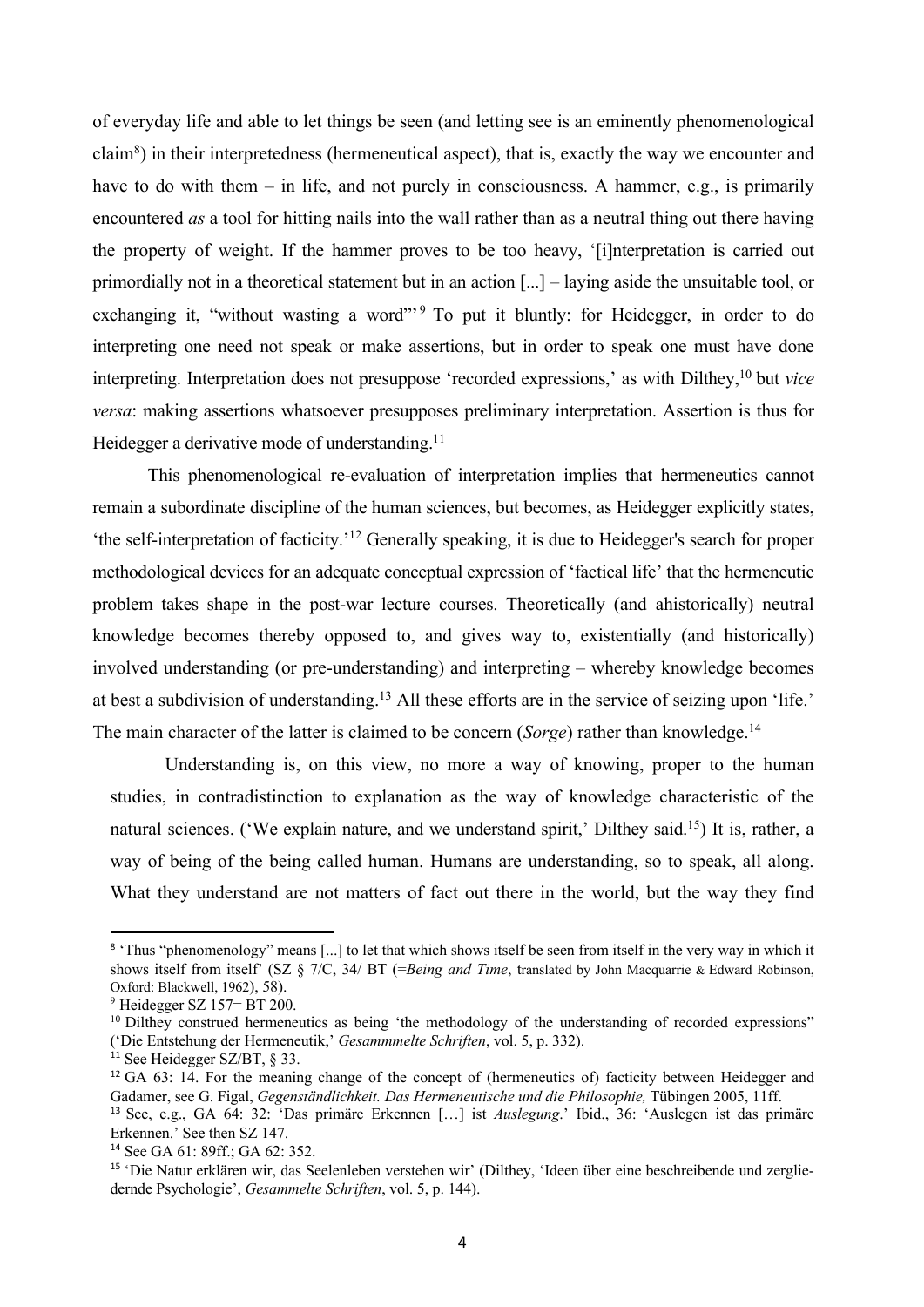themselves in the world, involved in it and coping with it. Understanding is not something to be attained first in science – be it natural or human – but rather *vice versa*: the knowing relation to the world is a derivative one. In his main work, Heidegger shows in a series of analyses how, in virtue of what modifications of Being-in-the-world man's knowing relation to the world springs – how, in order for a thing to become an object of knowledge or scientific research, our preliminary access to it, that is our way of having to do with it, must have undergone a specific modification. With regard to our hermeneutic problematic and the re-evaluation of the concept of understanding we may say: knowledge derives from understanding and not *vice versa*.

The threefold fusion of ontology, phenomenology, and hermeneutics is clearly shown in Heidegger's new concept of philosophy as it is formulated in § 7c of his main work: 'Philosophy is universal phenomenological ontology, taking its departure from the hermeneutic of Dasein'.<sup>16</sup>

Figal, p. 6.:

"philosophy is not strictly separated from other endeavors of understanding"

That "philosophy is not strictly separated from other endeavors of understanding" may be taken to mean that 'philosophy is not strictly separated from life itself". Wanting to elaborate on that we may say that philosophy emerges from life itself as an endeavor to understand (and to cope with) life itself. With traditional terminology: life or human life is not only one possible object among many others (and be it the most supreme) for philosophical research and reflection: it is – what is infinitely more – the fundament as well as the motivating force of philosophy itself. This double link-up is characteristic of philosophy, and is beautifully and concisely expressed in Heidegger's interpretation of Dilthey's life-work: Dilthey's 'goal [...] is to understand "life" philosophically and to secure for this understanding a hermeneutical foundation in "life itself". Everything centres in psychology, in which "life" is to be understood in the historical context of its development and its effects, and understood as the *way* in which man, as the possible *object* of the humane sciences, and *especially* as the *root* of these sciences, *is.*' <sup>17</sup> To secure for the understanding of life a hermeneutical foundation in life itself, or man as an object and as the root of the sciences

<sup>16</sup> SZ, 38.

<sup>17</sup> See SZ § 77, p. 398: Dilthey's 'Ziel [ist] das "Leben" zum philosophischen Verständnis zu bringen, und diesem Verstehen aus dem "Leben selbst" ein hermeneutisches Fundament zu sichern. Alles zentriert in der "Psychologie", die das "Leben" in seinem geschichtlichen Entwicklungs- und Wirkungszusammenhang verstehen soll als die *Weise,* in der der Mensch *ist,* als möglichen *Gegenstand* der Geisteswissenschaften und als *Wurzel* dieser Wissenschaften *zumal.*' (SZ § 77, p. 398)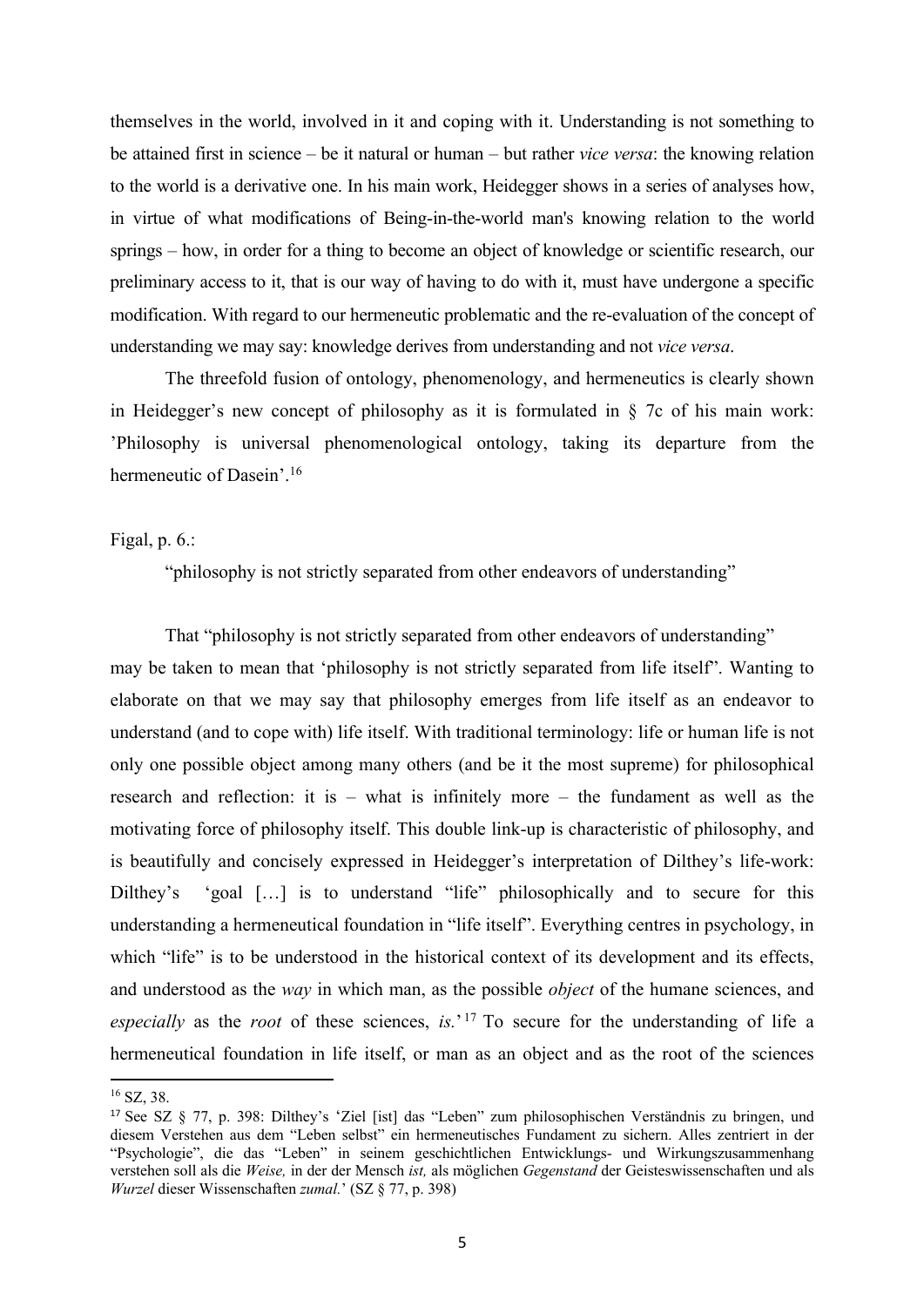seems to me to be an excellent characterization of philosophy which explains at the same time why its efforts can never come to an end or why philosophy can be no closed system.

Figal, p. 7.:

'philosophy must not take something for granted, but rather clarify what in nonphilosophical discourse normally remains tacitly presupposed. This principle, however, is easily stated, but not that easily fulfilled.'

Of course not, for we do not even know their number or their unit of measurement. Where does a presupposition or prejudice begin and where does it end? Is its unit of measurement kilometer or mile? A prejudice becomes recognized as such, Gadamer says, when it gets irritated or somehow challenged. Otherwise, that is, normally, we are not aware of our own presuppositions or prejudices.

Figal, p. 8.:

'no paradigm will do once and for all. So, paradigms allow philosophy to be more than just empirical investigation. However, they also make philosophy a never-ending task and an exhaustless possibility.'

The concept of philosophy as a 'never-ending task and an exhaustless possibility' evokes the Gadamerian notion of philosophy as endless conversation and of his important references to Augustine's doctrine of the *Verbum interius.* This means that no language is perfect or adequate enough to say what should be said in such a way that it could – and possibly also should – not be re-said in other ways by other people at other times and places. The imperfection of human language, following from human finiteness, leads up to the notion that something such as a final philosophy is inconceivable. This, however, should not be understood only negatively. If hermeneutics has definitely – in some way or other – to do with continuing interpretation, appropriation and re-appropriation, this state of affairs must be seen as being in the service of a broader and more intrinsically hermeneutical concern – namely, the attempt to avert the danger that "some given vocabulary, some way in which people might come to think of themselves, will deceive them into thinking that from now on all discourse could be, or should be, normal discourse"; shortly, to avert the dogmatic 'freezing over of